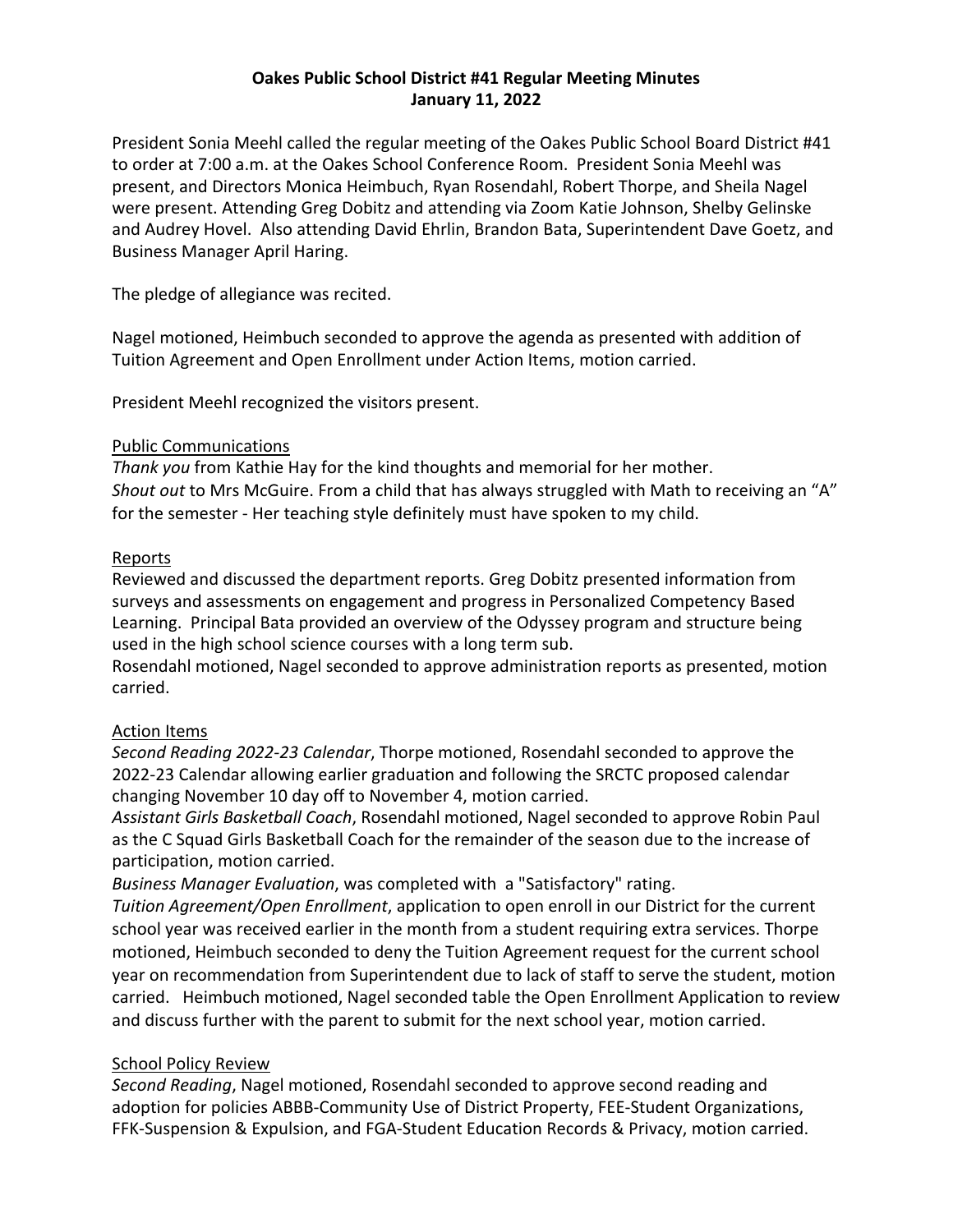*First Reading and Adoption*, Rosendahl motioned, Nagel seconded to approve first reading amendments and waive second reading adopting policies BCAA-Meeting Agenda & Pre-Meeting Prepartion, ABAC Virtual Learning because of Weather or Other Conditions, and KACA-Patron Complaints, motion carried.

#### Minutes and Financial Reports

Heimbuch motioned, Nagel seconded to approve the minutes December 14, 2021, regular meeting and December 22, 2021, special meeting as presented with corrections, motion carried.

Nagle motioned, Thorpe seconded to approve pledge of assets report as presented with update of First State Bank to Bank North, motion carried.

Heimbuch motioned, Rosendahl seconded to approve the revenue, expense, reconciliation, and balance sheet reports, motion carried.

## Bills

Nagel motioned, Heimbuch seconded, to approve the schedule of bills totaling \$141,602.51, motion carried.

A & B BUSINESS \$4,855.22, ACCENT WORKPLACE & LEARNING \$6,272.00, ADMIN PARTNERS \$400.00, ALLARD TROPHY \$219.00, ARAMARK \$256.66, ARROWOOD, BRIANNA \$33.00, AVI SYSTEMS \$13.19, AWENDER, DENISE \$124.00, B&B GARDENS \$176.99, BOUND TO STAY BOUND BOOKS \$32.47, BSN SPORTS \$2,625.61, CASEYS \$4,809.53, CASH-WAS DISTRIBUTING \$ 889.06,CHADS ELECTRIC \$865.93, COCA COLA BOTTLING \$1,101.00, CONCORDIA COLLEGE \$200.00, CORNER C-STORE \$165.85, CRANE MERCHANDISING SYSTEMS \$51.80, DAHLSTROM, ADAM \$27.00, DAKOTA IMPROVEMENT \$10,112.50, DPI \$210.32, DICKEY RURAL NETWORKS \$1,158.65, DONS MOTEL \$462.24, DRAIN SERVICES \$23,150.00, ECONOMY PROPANE \$925.35, EDUTECH \$45.00, ENTZI, DONALD \$128.78,E SJD-BISMARCK \$1,610.07, FARGO INN AND SUITES \$1,100.67, FARGO PUBLIC SCHOOLS \$800.64, FAULKTON AREA SCHOOLS \$125.00, FILTRATION SYSTEMS \$88.35, 502 FLAIR \$50.00, FOLLETT SCHOOL SOLUTIONS \$463.54, GEFROH TYRA PHOTOGRAPHY \$375.00, GERNER, ALYSSA \$25.00, GIRARD, DAN \$315.30, HANSON, TYLER \$169.25, HARING, APRIL \$150.00, I-STATE TRUCK CENTER \$363.17, JAYMAR BUSINESS FORMS \$167.71, KASOWSKI, ROGER \$130.44, KRIEGER, MARCHEL \$221.45, LARSON, TAD \$259.61, LIEN, COLT \$267.53, LUKES, LANCE \$128.30, MCDANIEL, JIM \$189.78, MEEHL, STACEY \$35.00, MERTZ LUMBER \$799.00, MOOD MEDIA \$857.98, NETWORK SERVICES \$148.48, NIELSON, MATT \$128.30, NITSCHKE, JARED \$385.82, ND ATTORNEY GENERAL \$41.25, OAKES AMBULANCE \$ 153.69,OAKES AREA CHAMBER OF COMMERCE \$300.00,OAKES CITY \$1,214.00, OAKES COMMUNITY HOSPITAL \$44.00, OAKES TIMES \$40.00, OAKES TRUCK AND TRAILER CENTER \$3,287.10, OFFICE OF STATE TAX COMMISSIONER \$7,024.00, OLD DUTCH FOODS \$152.55, OTTER TAIL POWER \$12,283.76, PARTS SUPPLY \$301.28, PENWORTHY COMPANY \$401.65, PEPSIAMERICAS \$670.49, POPPLERS MUSIC \$64.66, PRASKAS HARDWARE \$169.73, PRTRUCKING \$1,574.22 ,PURINTUN, JUSTIN \$277.59, QUADIENT LEASING \$221.28, RAMKOTA HOTEL \$1,600.00, SCHMITT MUSIC \$193.25, SVSEU \$13,765.11, SRCTC-DECA \$1,000.00, STEIN, AUTUMN \$30.00, THREEX GEAR \$45.00, TIME MANAGEMENT SYSTEMS \$2,255.00, TORNADO STOP \$3,984.16, US FOODS \$12,571.62, WEXHEALTH \$85.75, ZAHN, WADE \$373.06, COMMERCIAL CARD \$8,811.77

The next regularly scheduled board meeting is scheduled for Tuesday, February 8, 2022, at 7:00 a.m., at SRCTC.